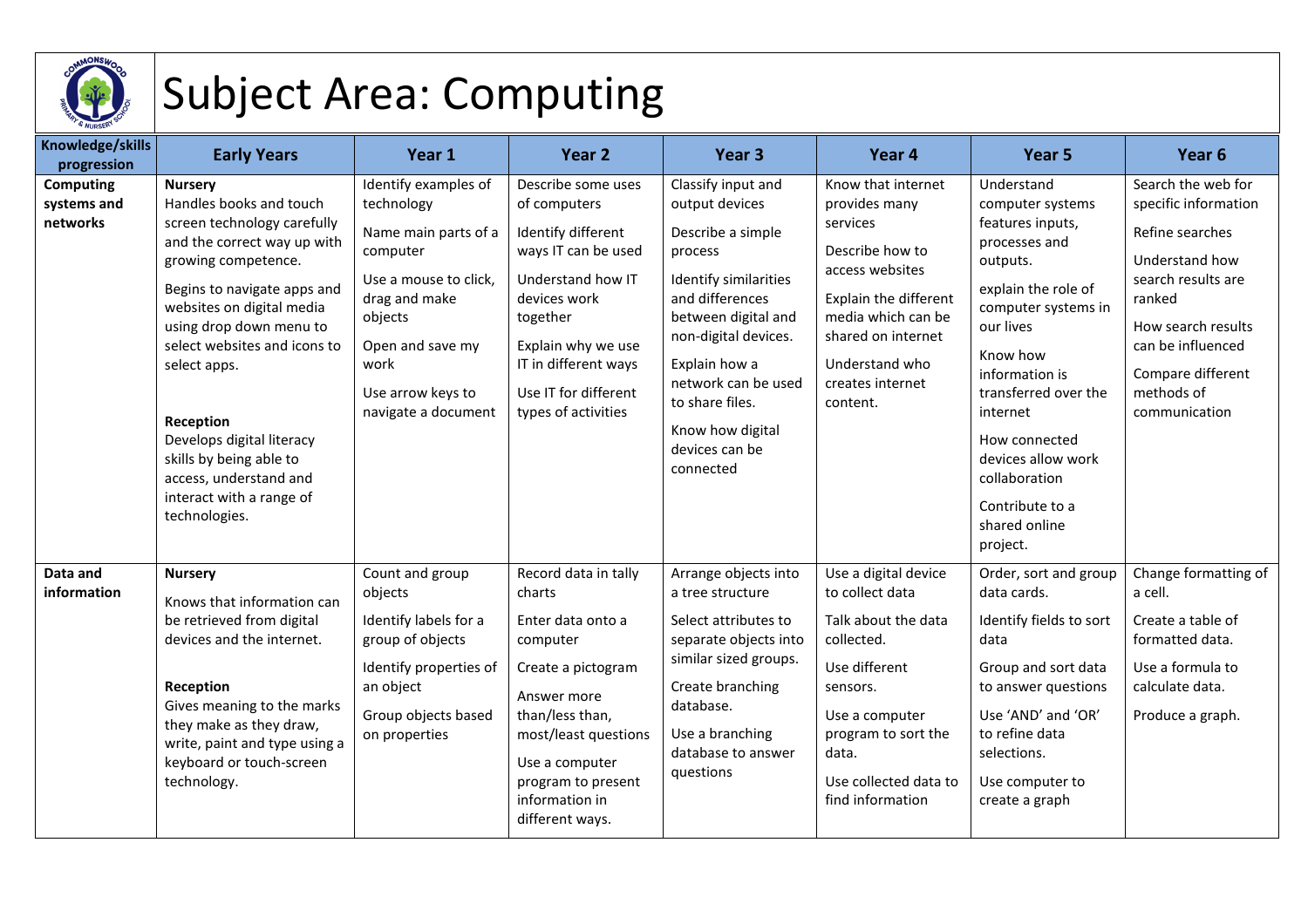| Knowledge/skills<br>progression | <b>Early Years</b>                                                                                                                                                                                                                                                                                                                                                          | Year 1                                                                                                                                                                                                                                                                                                               | Year 2                                                                                                                                                                                                                                                                                                                                                                                                   | Year 3                                                                                                                                                                                                                                                                                                                              | Year 4                                                                                                                                                                                                                                                                                                                              | Year 5                                                                                                                                                                                                                                                                                                                                                             | Year 6                                                                                                                                                                                                                                                                                                                           |
|---------------------------------|-----------------------------------------------------------------------------------------------------------------------------------------------------------------------------------------------------------------------------------------------------------------------------------------------------------------------------------------------------------------------------|----------------------------------------------------------------------------------------------------------------------------------------------------------------------------------------------------------------------------------------------------------------------------------------------------------------------|----------------------------------------------------------------------------------------------------------------------------------------------------------------------------------------------------------------------------------------------------------------------------------------------------------------------------------------------------------------------------------------------------------|-------------------------------------------------------------------------------------------------------------------------------------------------------------------------------------------------------------------------------------------------------------------------------------------------------------------------------------|-------------------------------------------------------------------------------------------------------------------------------------------------------------------------------------------------------------------------------------------------------------------------------------------------------------------------------------|--------------------------------------------------------------------------------------------------------------------------------------------------------------------------------------------------------------------------------------------------------------------------------------------------------------------------------------------------------------------|----------------------------------------------------------------------------------------------------------------------------------------------------------------------------------------------------------------------------------------------------------------------------------------------------------------------------------|
| <b>Creating media</b>           | <b>Nursery</b><br>Enjoys drawing and writing<br>on paper, on screen and on<br>different textures, such as in<br>sand or playdough and<br>through using touch-screen<br>technology.<br>Reception<br>To select 'Dazzle'<br>programme and use keys to<br>write their name.<br>Can create content such as a<br>video recording, stories,<br>and/or draw a picture on<br>screen. | Use tools to make<br>marks and draw lines<br>Use shapes to create<br>a picture.<br>Use brush and colour<br>tools<br>Recognise and find<br>keys in a keyboard<br>Enter text into a<br>word processor<br>Use backspace,<br>letter, number and<br>space keys.<br>Type capital letters<br>Change the font<br>Select text | Identify devices to<br>capture an image.<br>Use IT to take a<br>photograph<br>Explain what makes a<br>good photograph<br>Use different<br>orientations, zoom<br>and flash.<br>Explain how to<br>improve a photo<br>Create a rhythm<br>pattern<br>Create and refine a<br>musical pattern on a<br>computer using 3<br>notes<br>Explain choices when<br>creating musical<br>patterns.<br>Open and save work | Explore animation as<br>a sequence of<br>pictures<br>Create a stop-frame<br>animation<br>Create a storyboard<br>Evaluate quality of<br>work<br>Add other media to<br>animation<br>Change font style,<br>size and colour for<br>given purpose.<br>Change page<br>orientation<br>Select layout for a<br>given purpose<br>Edit content | Use digital device to<br>record a sound<br>Edit sections of audio<br>file<br>Combine digital<br>sounds<br>Create a simple<br>podcast<br>Explore how images<br>can be changed in<br>real life.<br>Change the<br>composition of an<br>image.<br>Use different image<br>effects<br>Combine parts of<br>images to create new<br>images. | Compare features of<br>different videos<br>Experiment with<br>different camera<br>angles<br>Capture video using a<br>range of filming<br>techniques<br>Edit video to improve<br>final outcome<br>Understand 'vector'<br>graphics.<br>Combine shapes to<br>create vector<br>drawing.<br>Modify objects to<br>create effects<br>Use layers within<br>vector drawings | Know websites are<br>written in HTML<br>Recognise common<br>features of a web<br>page<br>Find copyright-free<br>images<br>Use hyperlinks to link<br>webpages<br>Create a webpage.<br>Insert, select, move<br>and delete 3D<br>shapes.<br>Resize and change<br>colour of a 3D object.<br>Create a 3D model.<br>Modify 3D objects. |